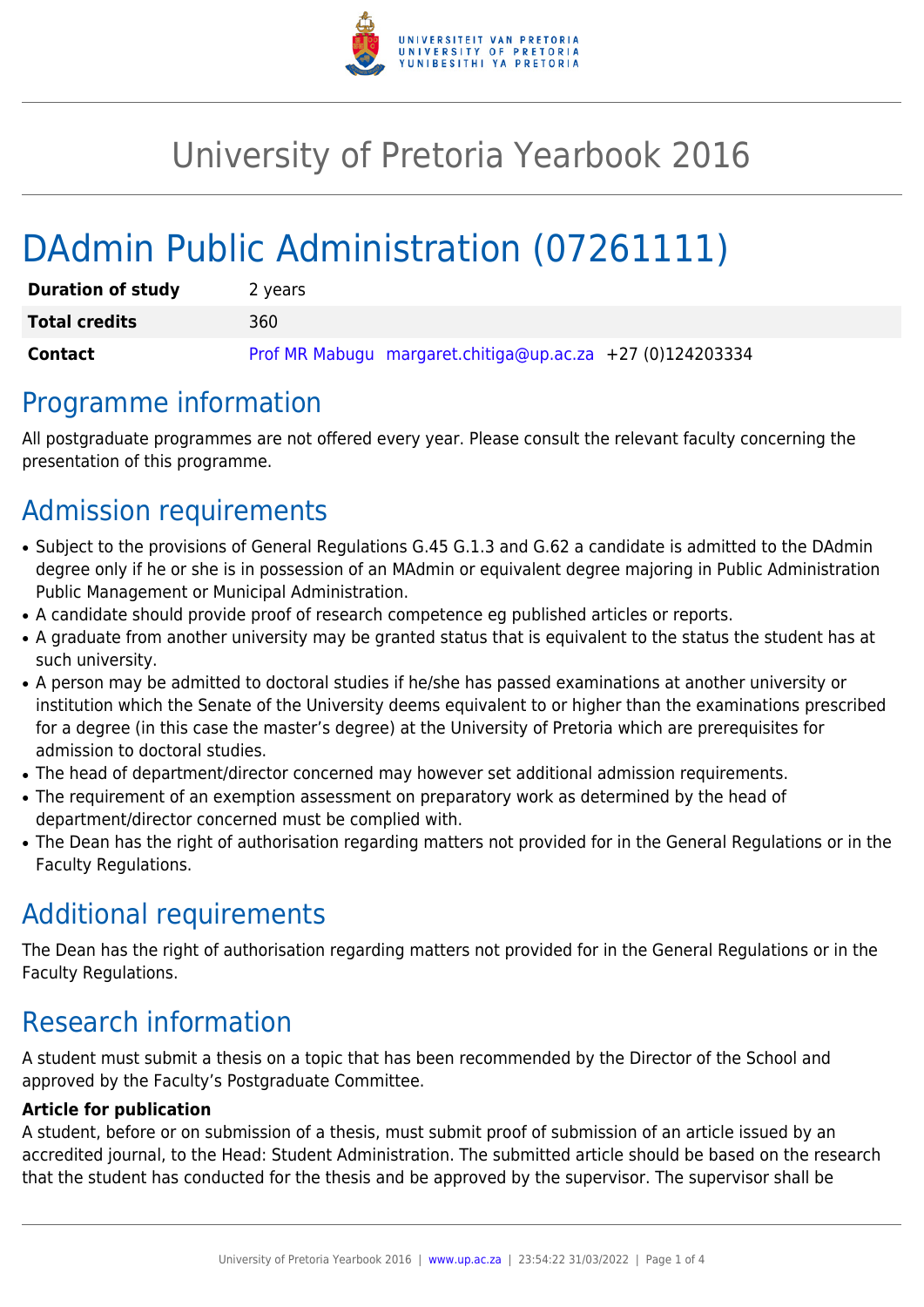

responsible for ensuring that the paper is taken through all the processes of revision and resubmission, as may be necessary.

#### **Submission of thesis**

A thesis is submitted to the Head: Student Administration, before the closing date for the various graduation ceremonies as announced annually.

In addition to the copies mentioned, each successful student must submit a bound paper copy as well as two electronic copies of the approved dissertation to the Head: Student Administration in the format specified by the faculty and in accordance with the minimum standards set by the Department of Library Services, before 15 February for the Autumn graduation ceremonies and before 15 July for the Spring graduation ceremonies, failing which the degree will only be conferred during a subsequent series of graduation ceremonies.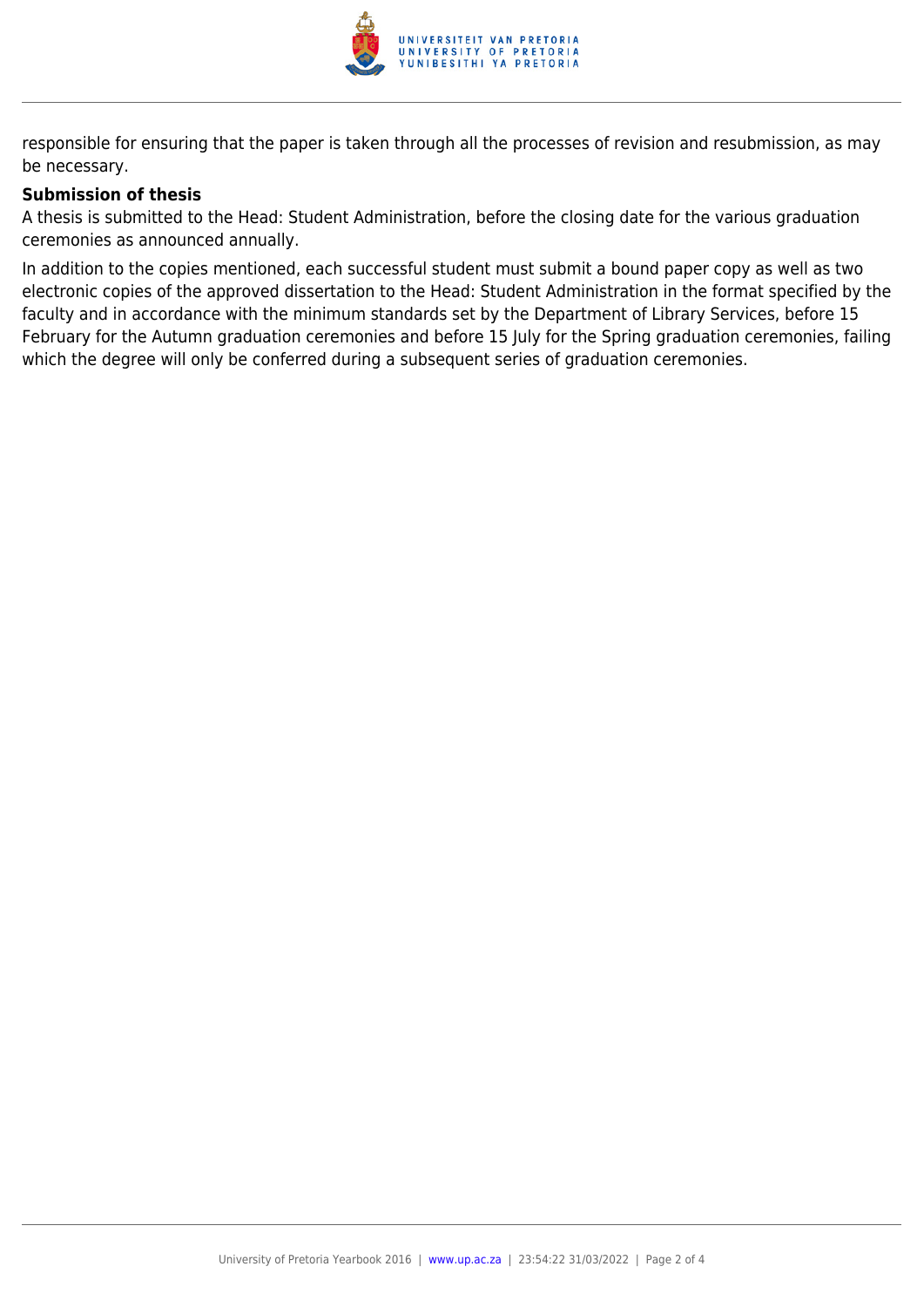

## Curriculum: Year 1

**Minimum credits: 360**

### **Core modules**

### **Thesis: Public administration 990 (PAD 990)**

| <b>Module credits</b>         | 360.00                       |
|-------------------------------|------------------------------|
| <b>Prerequisites</b>          | No prerequisites.            |
| Language of tuition           | Both Afr and Eng             |
| <b>Academic organisation</b>  | School of Public Man + Admin |
| <b>Period of presentation</b> | Year                         |